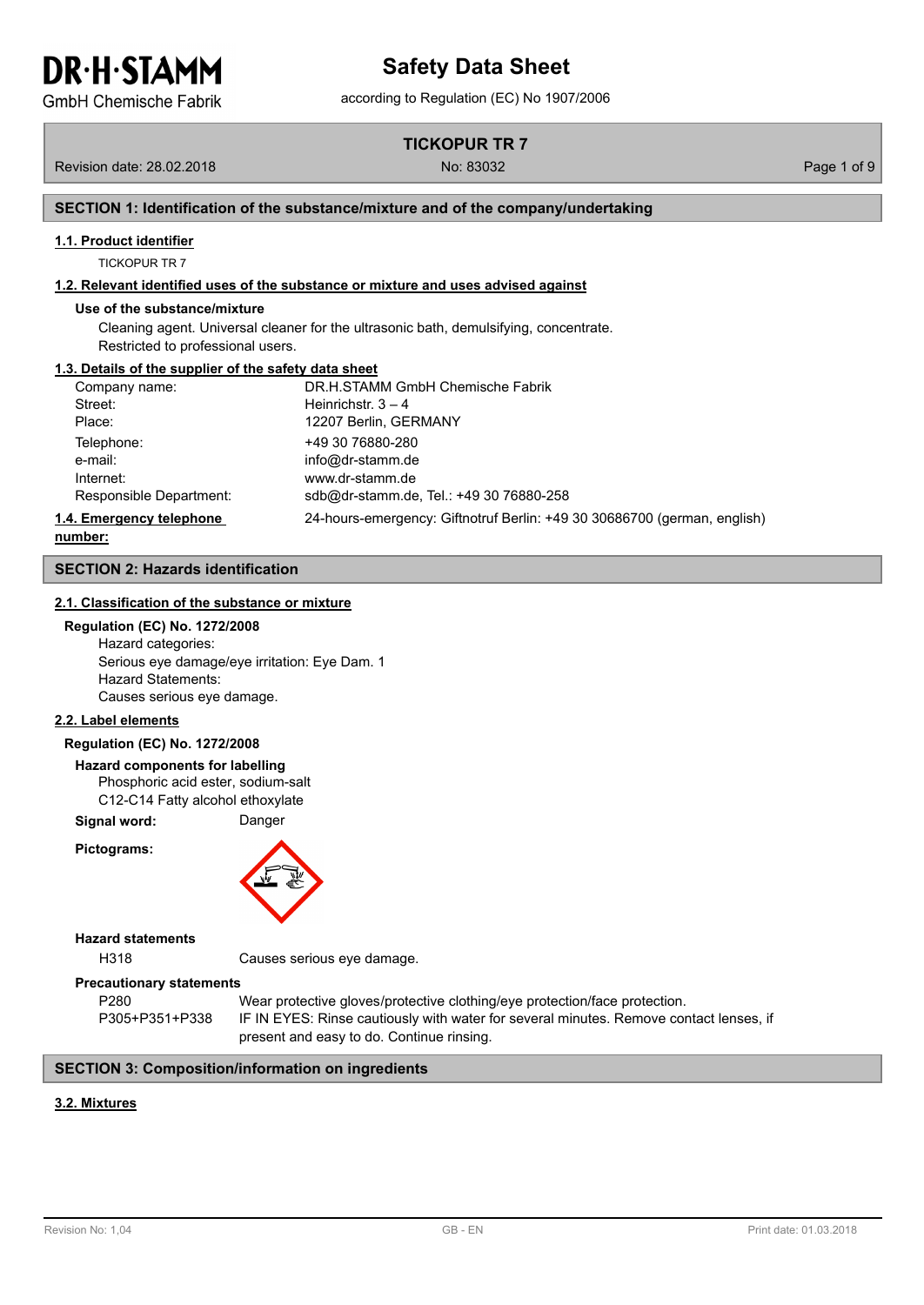

### according to Regulation (EC) No 1907/2006 **Safety Data Sheet**

**GmbH Chemische Fabrik** 

#### **TICKOPUR TR 7**

Revision date: 28.02.2018 No: 83032 Page 2 of 9

**Hazardous components**

| CAS No      | Chemical name                                               |                                                                 |                  | Quantity  |  |  |  |  |
|-------------|-------------------------------------------------------------|-----------------------------------------------------------------|------------------|-----------|--|--|--|--|
|             | EC No                                                       | Index No                                                        | <b>REACH No</b>  |           |  |  |  |  |
|             |                                                             | Classification according to Regulation (EC) No. 1272/2008 [CLP] |                  |           |  |  |  |  |
| 7732-18-5   | Water                                                       |                                                                 |                  | 60-80 %   |  |  |  |  |
|             | 213-791-2                                                   |                                                                 |                  |           |  |  |  |  |
|             |                                                             |                                                                 |                  |           |  |  |  |  |
| 68920-66-1  | C16-C18 Fatty alcohol, ethoxylated                          |                                                                 |                  | 8,0%      |  |  |  |  |
|             |                                                             |                                                                 | $\star$          |           |  |  |  |  |
|             |                                                             |                                                                 |                  |           |  |  |  |  |
| 111798-26-6 | Phosphoric acid ester, sodium-salt                          |                                                                 |                  | <5,0%     |  |  |  |  |
|             |                                                             |                                                                 | $\star$          |           |  |  |  |  |
|             | Skin Irrit. 2, Eye Dam. 1; H315 H318                        |                                                                 |                  |           |  |  |  |  |
| 67-63-0     | propan-2-ol; isopropyl alcohol; isopropanol                 | 5,0%                                                            |                  |           |  |  |  |  |
|             | 200-661-7                                                   | 603-117-00-0                                                    | 01-2119457558-25 |           |  |  |  |  |
|             | Flam. Liq. 2, Eye Irrit. 2, STOT SE 3; H225 H319 H336       |                                                                 |                  |           |  |  |  |  |
| 22042-96-2  | Phosphonate                                                 |                                                                 |                  | 5,0%      |  |  |  |  |
|             | 244-751-4                                                   |                                                                 | 01-2119514449-36 |           |  |  |  |  |
|             |                                                             |                                                                 |                  |           |  |  |  |  |
| 112-34-5    |                                                             | 2-(2-butoxyethoxy)ethanol, diethylene glycol monobutyl ether    |                  | <5,0%     |  |  |  |  |
|             | 203-961-6                                                   |                                                                 | 01-2119475104-4  |           |  |  |  |  |
|             | Eye Irrit. 2; H319                                          |                                                                 |                  |           |  |  |  |  |
| 68439-50-9  | C12-C14 Fatty alcohol ethoxylate                            |                                                                 |                  | $< 5,0\%$ |  |  |  |  |
|             |                                                             |                                                                 | $\star$          |           |  |  |  |  |
|             | Acute Tox. 4, Eye Dam. 1, Aquatic Chronic 3; H302 H318 H412 |                                                                 |                  |           |  |  |  |  |
| 497-19-8    | sodium carbonate                                            |                                                                 |                  | 2,0%      |  |  |  |  |
|             | 207-838-8                                                   | 011-005-00-2                                                    | 01-2119485498-19 |           |  |  |  |  |
|             | Eye Irrit. 2; H319                                          |                                                                 |                  |           |  |  |  |  |

Full text of H and EUH statements: see section 16.

#### **Further Information**

\*Polymer

#### **SECTION 4: First aid measures**

#### **4.1. Description of first aid measures**

#### **General information**

Change contaminated clothing.

#### **After inhalation**

In case of inhaling spray mists, consult a doctor .

#### **After contact with skin**

After contact with skin, wash immediately with plenty of Water and soap.

#### **After contact with eyes**

Rinse immediately carefully and thoroughly with eye-bath or water. In case of troubles or persistent symptoms, consult an opthalmologist.

#### **After ingestion**

Rinse mouth immediately and drink large quantities of water. Do not induce vomiting. Consult physician.

#### **4.2. Most important symptoms and effects, both acute and delayed**

No symptoms known up to now.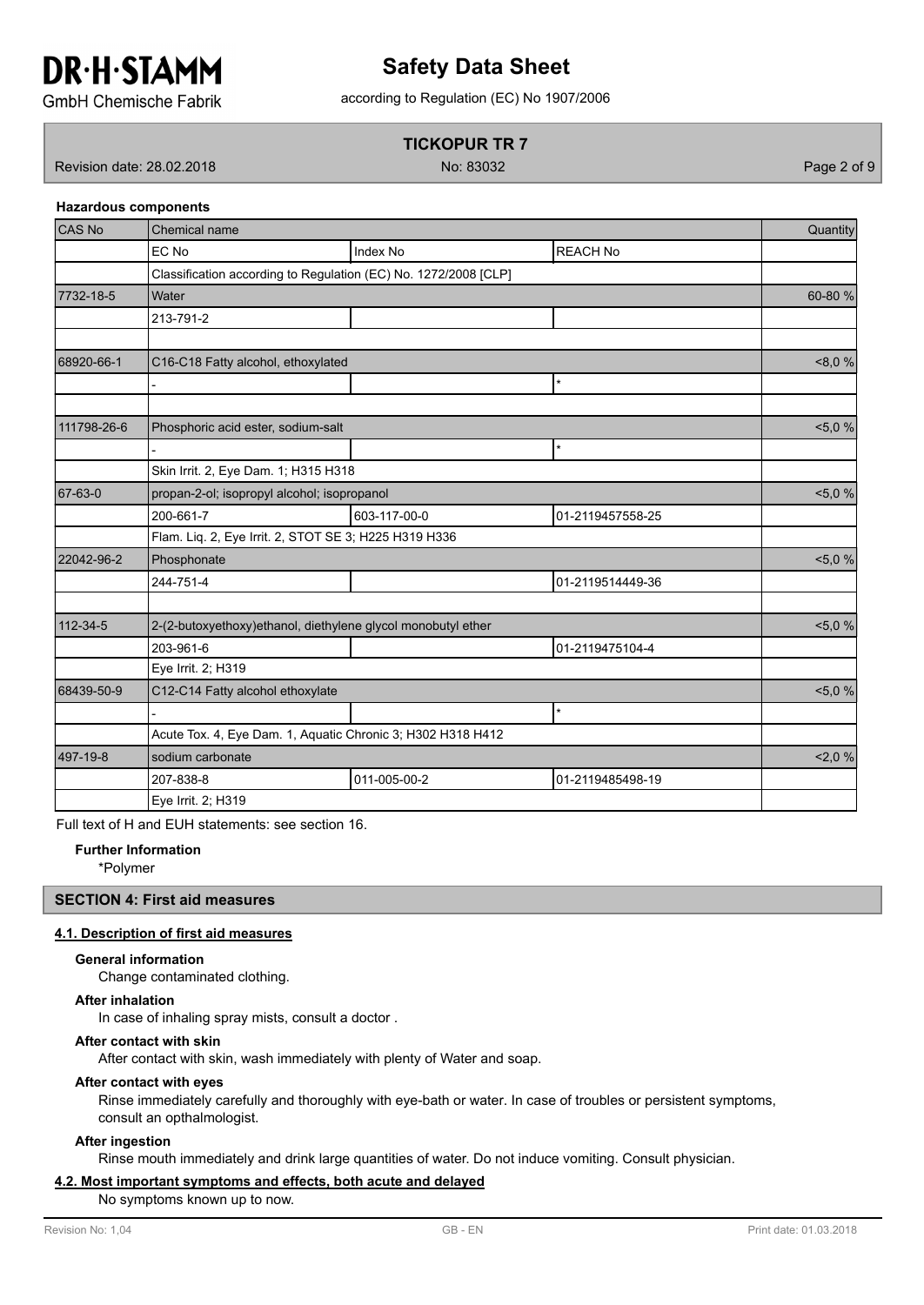**GmbH Chemische Fabrik** 

## **Safety Data Sheet**

according to Regulation (EC) No 1907/2006

#### **TICKOPUR TR 7**

Revision date: 28.02.2018 No: 83032 Page 3 of 9

#### **4.3. Indication of any immediate medical attention and special treatment needed**

Treat symptomatically.

#### **SECTION 5: Firefighting measures**

#### **5.1. Extinguishing media**

#### **Suitable extinguishing media**

Water. Foam. Atomized water.

#### **Unsuitable extinguishing media**

High power water jet.

#### **5.2. Special hazards arising from the substance or mixture**

Can be released in case of fire: Nitrogen oxides (NOx). Carbon dioxide (CO2).

#### **5.3. Advice for firefighters**

Protective clothing.

#### **Additional information**

Material is not combustible. Extinguishing materials should be selected according to the surrounding area.

#### **SECTION 6: Accidental release measures**

#### **6.1. Personal precautions, protective equipment and emergency procedures**

Wear personal protection equipment.

#### **6.2. Environmental precautions**

Do not empty into drains or the aquatic environment.

#### **6.3. Methods and material for containment and cleaning up**

Absorb with liquid-binding material (e.g. sand, diatomaceous earth, acid- or universal binding agents). Treat the assimilated material according to the section on waste disposal .

#### **6.4. Reference to other sections**

See protective measures under point 7 and 8.

#### **SECTION 7: Handling and storage**

#### **7.1. Precautions for safe handling**

#### **Advice on safe handling**

No special technical protective measures are necessary.

#### **Advice on protection against fire and explosion**

Product is not: Oxidizing. Flammable. explosive.

#### **7.2. Conditions for safe storage, including any incompatibilities**

#### **Requirements for storage rooms and vessels**

Store only in original container. Keep away from food, drink and animal feedingstuffs.

#### **SECTION 8: Exposure controls/personal protection**

#### **8.1. Control parameters**

#### **Exposure limits (EH40)**

| CAS No   | Substance                 | ppm             | mg/m <sup>3</sup> | fibres/mll | Category      | Origin     |
|----------|---------------------------|-----------------|-------------------|------------|---------------|------------|
| 112-34-5 | 2-(2-Butoxyethoxy)ethanol | 10I             | 67.5              |            | TWA (8 h)     | <b>WEL</b> |
|          |                           | 15 <sup>1</sup> | 101.2             |            | STEL (15 min) | <b>WEL</b> |
| 67-63-0  | Propan-2-ol               | 400l            | 999               |            | TWA (8 h)     | WEL        |
|          |                           | 500l            | <b>1250</b>       |            | STEL (15 min) | WEL        |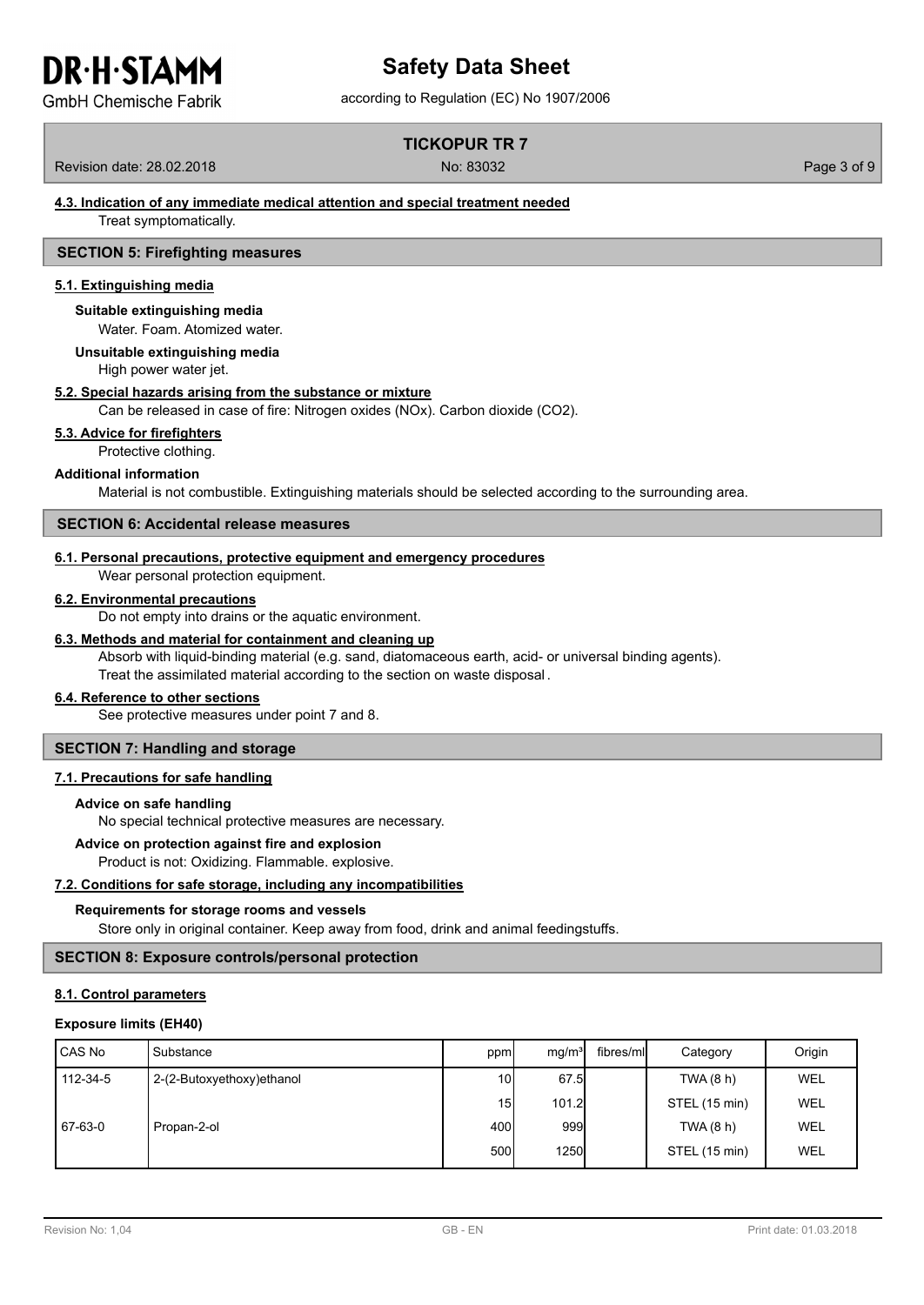### according to Regulation (EC) No 1907/2006 **Safety Data Sheet**

**GmbH Chemische Fabrik** 

#### **TICKOPUR TR 7**

Revision date: 28.02.2018 No: 83032 Page 4 of 9

**DNEL/DMEL values**

| <b>CAS No</b>                                                                   | Substance                                   |                |          |                        |
|---------------------------------------------------------------------------------|---------------------------------------------|----------------|----------|------------------------|
| DNEL type                                                                       |                                             | Exposure route | Effect   | Value                  |
| 67-63-0                                                                         | propan-2-ol; isopropyl alcohol; isopropanol |                |          |                        |
| Consumer DNEL, long-term                                                        |                                             | loral          | systemic | 26 mg/kg bw/day        |
| Worker DNEL, long-term                                                          |                                             | Idermal        | systemic | 888 mg/kg bw/day       |
| Consumer DNEL, long-term                                                        |                                             | Idermal        | systemic | 319 mg/kg bw/day       |
| Worker DNEL, long-term                                                          |                                             | linhalation    | systemic | 500 mg/m <sup>3</sup>  |
| Consumer DNEL, long-term                                                        |                                             | linhalation    | systemic | $89 \text{ mg/m}^3$    |
| 22042-96-2                                                                      | Phosphonate                                 |                |          |                        |
| Consumer DNEL, long-term                                                        |                                             | loral          | systemic | 1,9 mg/kg bw/day       |
| Consumer DNEL, acute                                                            |                                             | loral          | systemic | 1,9 mg/kg bw/day       |
| $112 - 34 - 5$<br>2-(2-butoxyethoxy) ethanol, diethylene glycol monobutyl ether |                                             |                |          |                        |
| Consumer DNEL, long-term                                                        |                                             | loral          | systemic | $1,25$ mg/kg<br>bw/day |
| Worker DNEL, long-term                                                          |                                             | Idermal        | systemic | 20 mg/kg bw/day        |

#### **PNEC values**

| <b>CAS No</b>                                    | Substance                                   |            |
|--------------------------------------------------|---------------------------------------------|------------|
| Environmental compartment                        |                                             | Value      |
| 67-63-0                                          | propan-2-ol; isopropyl alcohol; isopropanol |            |
| Freshwater                                       |                                             | 140,9 mg/l |
|                                                  | Freshwater (intermittent releases)          | 140,9 mg/l |
| Marine water                                     |                                             | 140,9 mg/l |
| Freshwater sediment                              |                                             | 552 mg/kg  |
| 552 mg/kg<br>Marine sediment                     |                                             |            |
| Soil                                             |                                             | 28 mg/kg   |
| 22042-96-2                                       | Phosphonate                                 |            |
| Freshwater                                       |                                             | 0,52 mg/l  |
| Marine water                                     | 0,052 mg/l                                  |            |
| Freshwater sediment                              |                                             | 108 mg/kg  |
| Marine sediment                                  |                                             | 10,8 mg/kg |
| Micro-organisms in sewage treatment plants (STP) |                                             | 20 mg/l    |
| Soil                                             |                                             | 174 mg/kg  |

#### **8.2. Exposure controls**

#### **Appropriate engineering controls**

Refer to chapter 7. No further action is necessary.

#### **Protective and hygiene measures**

Do not eat, drink, smoke or sneeze at the workplace. Wash hands before breaks and at the end of work.

#### **Eye/face protection**

Wear eye/face protection.

#### **Hand protection**

Suitable material: PE (polyethylene). CR (polychloroprenes, Chloroprene rubber). NBR (Nitrile rubber). Butyl rubber. FKM (Fluoroelastomer (Viton)).

Tested protective gloves are to be worn: EN 374

#### **Skin protection**

Skin protection: not required.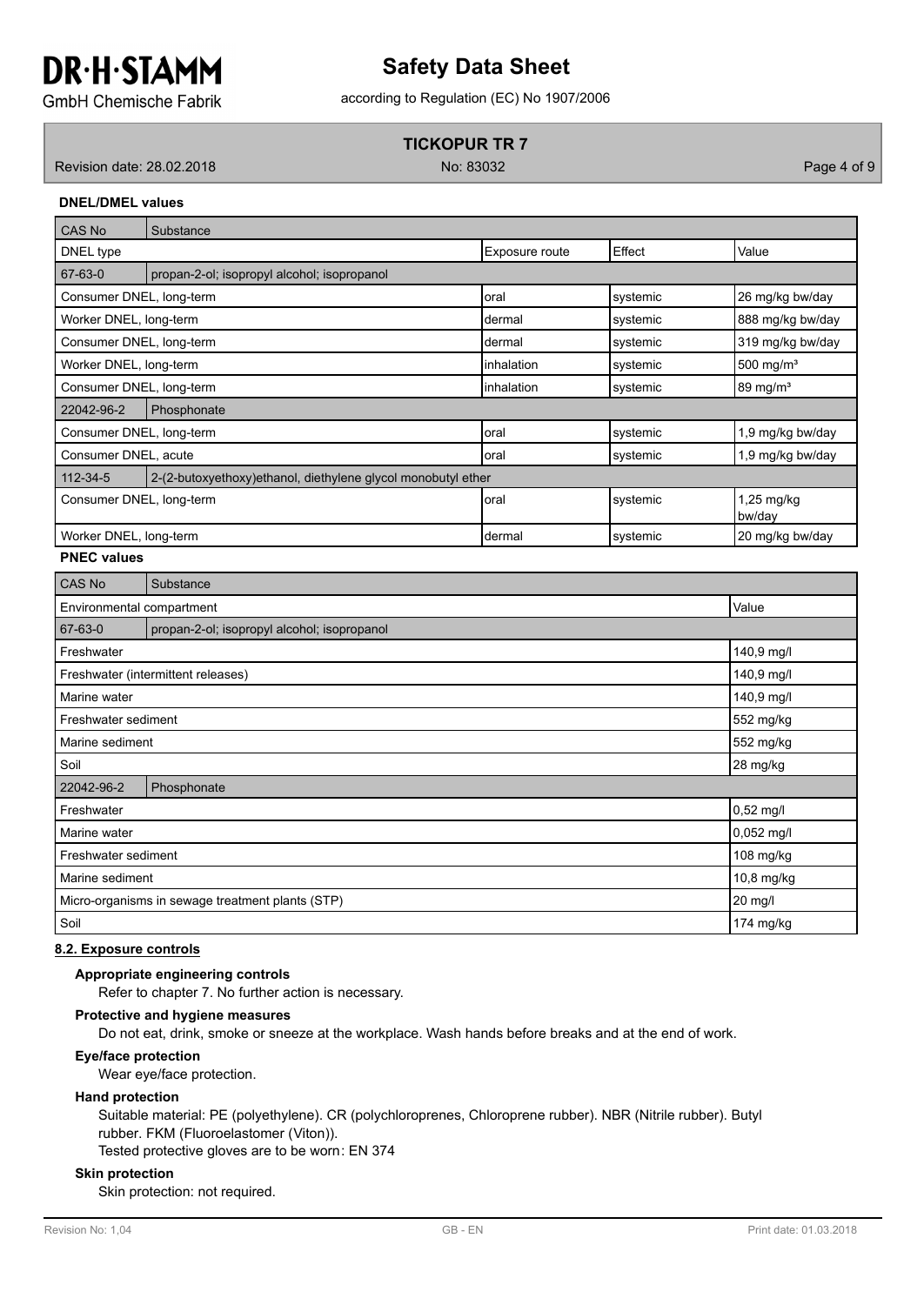### **Safety Data Sheet**

**GmbH Chemische Fabrik** 

#### according to Regulation (EC) No 1907/2006

#### **TICKOPUR TR 7**

Revision date: 28.02.2018 No: 83032 Page 5 of 9

#### **Respiratory protection**

Respiratory protection not required.

## **SECTION 9: Physical and chemical properties**

#### **9.1. Information on basic physical and chemical properties**

| Physical state:<br>Colour:<br>Odour:          | liquid<br>clear, light yellow<br>characteristic |                                   |                    |
|-----------------------------------------------|-------------------------------------------------|-----------------------------------|--------------------|
|                                               |                                                 |                                   | <b>Test method</b> |
| pH-Value (at 20 $^{\circ}$ C):                |                                                 | 9,9 (conc.) 8,9 (1 %) DGF H-III 1 |                    |
| Changes in the physical state                 |                                                 |                                   |                    |
| Melting point:                                |                                                 | $-8 °C$                           |                    |
| Initial boiling point and boiling range:      |                                                 | >100 °C                           |                    |
| Flash point:                                  |                                                 | ---                               |                    |
| <b>Explosive properties</b><br>not Explosive. |                                                 |                                   |                    |
| <b>Oxidizing properties</b><br>not oxidizing. |                                                 |                                   |                    |
| Density (at 20 $^{\circ}$ C):                 |                                                 | 1,05 g/cm <sup>3</sup> DIN 12791  |                    |
| Water solubility:                             |                                                 | complete miscible                 |                    |

#### **SECTION 10: Stability and reactivity**

#### **10.1. Reactivity**

None, in case of proper use.

#### **10.2. Chemical stability**

The product is chemically stable under normal ambient conditions.

#### **10.3. Possibility of hazardous reactions**

None, in case of proper use.

#### **10.4. Conditions to avoid**

Thermal decomposition can lead to the escape of irritating gases and vapors.

#### **10.5. Incompatible materials**

Oxidizing agents, strong.

#### **10.6. Hazardous decomposition products**

None, in case of proper use.

#### **Further information**

Do not mix with other products.

#### **SECTION 11: Toxicological information**

#### **11.1. Information on toxicological effects**

#### **Acute toxicity**

Based on available data, the classification criteria are not met.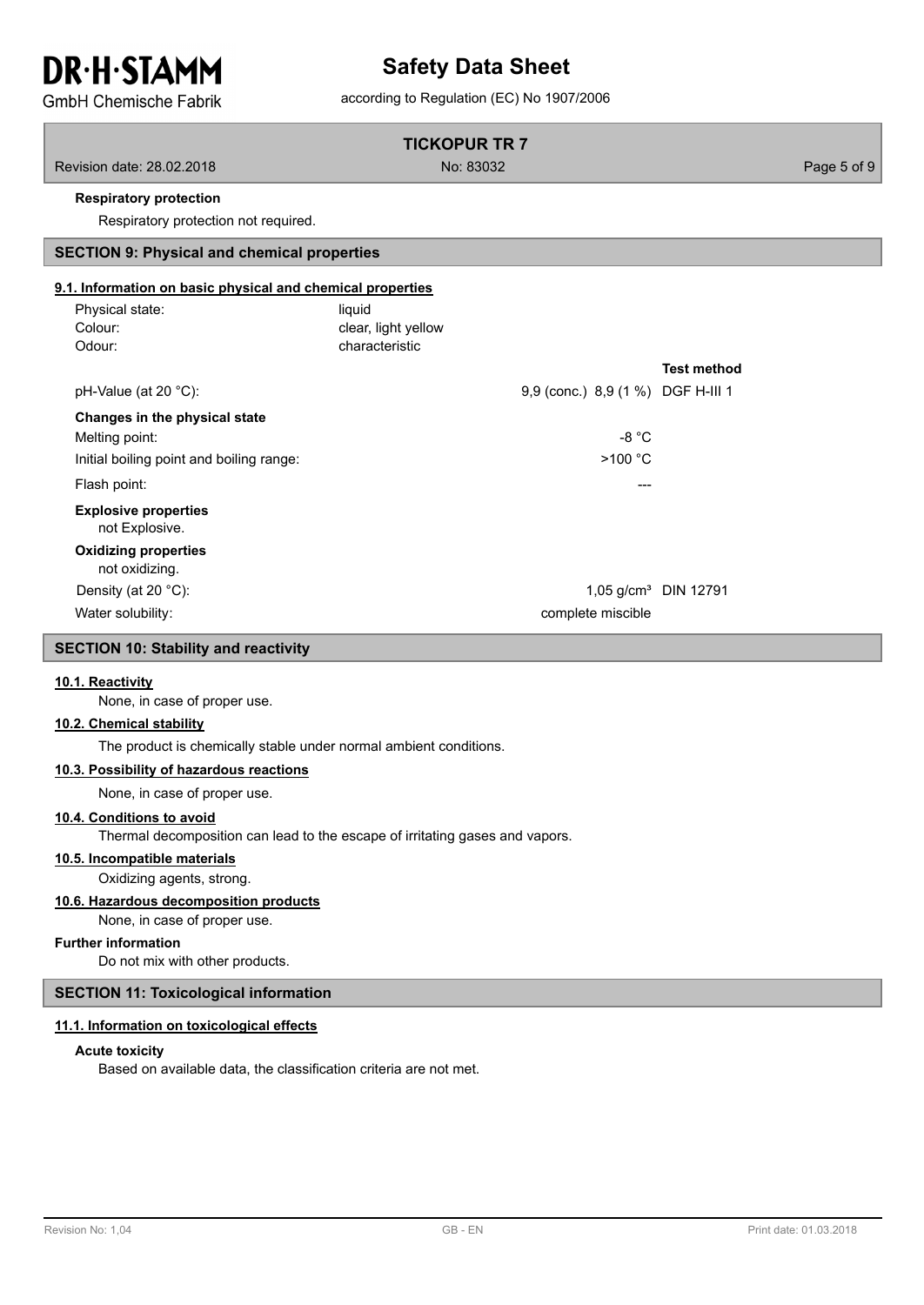### **Safety Data Sheet**

according to Regulation (EC) No 1907/2006

**GmbH Chemische Fabrik** 

### **TICKOPUR TR 7**

Revision date: 28.02.2018 No: 83032 Page 6 of 9

| <b>CAS No</b> | Chemical name                                                |                           |            |           |               |                           |  |  |
|---------------|--------------------------------------------------------------|---------------------------|------------|-----------|---------------|---------------------------|--|--|
|               | Exposure route                                               | Dose                      |            | Species   | Source        | Method                    |  |  |
| 68920-66-1    | C16-C18 Fatty alcohol, ethoxylated                           |                           |            |           |               |                           |  |  |
|               | oral                                                         | LD <sub>50</sub><br>mg/kg | >2000      | Ratte     |               |                           |  |  |
| 111798-26-6   | Phosphoric acid ester, sodium-salt                           |                           |            |           |               |                           |  |  |
|               | oral                                                         | LD <sub>50</sub><br>mg/kg | >2000      | Ratte     |               |                           |  |  |
| 67-63-0       | propan-2-ol; isopropyl alcohol; isopropanol                  |                           |            |           |               |                           |  |  |
|               | oral                                                         | LD <sub>50</sub><br>mg/kg | 4750       | rat       |               | <b>OECD 401</b>           |  |  |
|               | dermal                                                       | LD <sub>50</sub><br>mg/kg | 12800      | kan       |               | <b>OECD 402</b>           |  |  |
|               | inhalative (4 h) vapour                                      | LC50                      | $>25$ mg/l | rat       |               | <b>OECD 403</b>           |  |  |
| 22042-96-2    | Phosphonate                                                  |                           |            |           |               |                           |  |  |
|               | oral                                                         | LD <sub>50</sub><br>mg/kg | >5000      | Ratte     |               |                           |  |  |
|               | dermal                                                       | LD <sub>50</sub><br>mg/kg | >5000      | Kaninchen |               |                           |  |  |
| 112-34-5      | 2-(2-butoxyethoxy)ethanol, diethylene glycol monobutyl ether |                           |            |           |               |                           |  |  |
|               | oral                                                         | LD <sub>50</sub><br>mg/kg | 3305       | rat       |               |                           |  |  |
|               | dermal                                                       | LD <sub>50</sub><br>mg/kg | 2764       | rabbit    |               |                           |  |  |
| 68439-50-9    | C12-C14 Fatty alcohol ethoxylate                             |                           |            |           |               |                           |  |  |
|               | oral                                                         | LD <sub>50</sub><br>mg/kg | >2000      | rat       |               | Cesio-Recommendati<br>lon |  |  |
| 497-19-8      | sodium carbonate                                             |                           |            |           |               |                           |  |  |
|               | oral                                                         | LD50<br>mg/kg             | 4090       | Rat       | <b>IUCLID</b> |                           |  |  |

#### **Irritation and corrosivity**

Causes serious eye damage.

Skin corrosion/irritation: Based on available data, the classification criteria are not met. Risk of serious damage to eyes.

#### **Sensitising effects**

Based on available data, the classification criteria are not met. no danger of sensitization.

#### **Carcinogenic/mutagenic/toxic effects for reproduction**

Based on available data, the classification criteria are not met.

#### **STOT-single exposure**

Based on available data, the classification criteria are not met.

#### **STOT-repeated exposure**

Based on available data, the classification criteria are not met.

#### **Aspiration hazard**

Based on available data, the classification criteria are not met.

#### **SECTION 12: Ecological information**

#### **12.1. Toxicity**

Technically correct releases of minimal concentrations to adapted biological sewage treatment facility , will not disturb the biodegradability of activated sludge.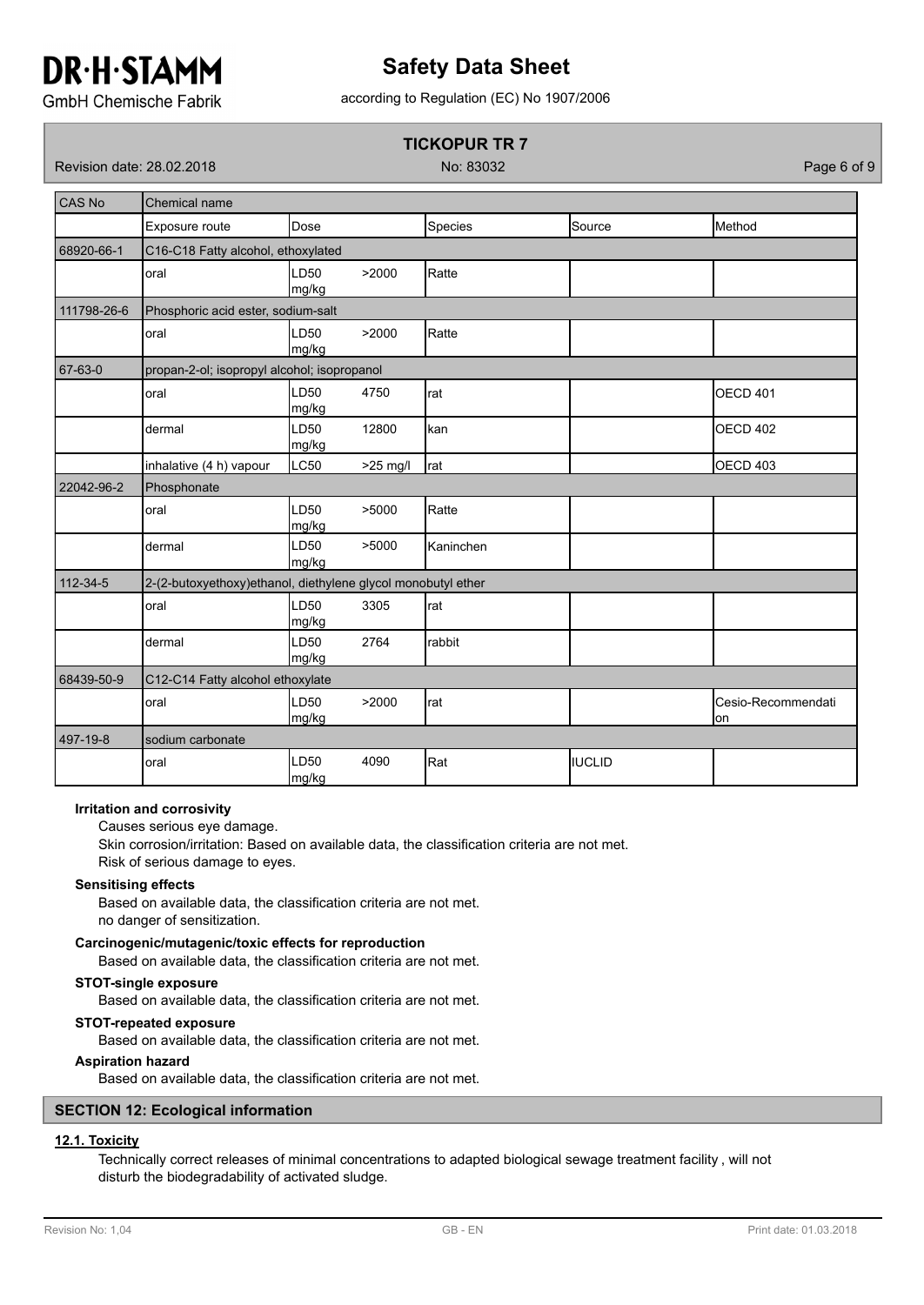### **Safety Data Sheet**

according to Regulation (EC) No 1907/2006

**GmbH Chemische Fabrik** 

#### **TICKOPUR TR 7**

Revision date: 28.02.2018 No: 83032 Page 7 of 9

| CAS No<br>Chemical name |                                             |                     |            |       |                          |         |        |  |  |
|-------------------------|---------------------------------------------|---------------------|------------|-------|--------------------------|---------|--------|--|--|
|                         | Aquatic toxicity                            | Dose                |            |       | $[h]   [d]$ Species      | Source  | Method |  |  |
| 68920-66-1              | C16-C18 Fatty alcohol, ethoxylated          |                     |            |       |                          |         |        |  |  |
|                         | Acute fish toxicity                         | <b>LC50</b>         | 30 mg/l    | 96 h  |                          |         |        |  |  |
|                         | Acute crustacea toxicity                    | <b>EC50</b><br>mg/l | >1000      | 48 h  |                          |         |        |  |  |
| 111798-26-6             | Phosphoric acid ester, sodium-salt          |                     |            |       |                          |         |        |  |  |
|                         | Acute fish toxicity                         | <b>LC50</b>         | $>10$ mg/l | 96 hl |                          |         |        |  |  |
|                         | Acute crustacea toxicity                    | <b>EC50</b><br>mg/l | >100       |       | 48 h Daphnia magna       |         |        |  |  |
| 67-63-0                 | propan-2-ol; isopropyl alcohol; isopropanol |                     |            |       |                          |         |        |  |  |
|                         | Acute fish toxicity                         | <b>LC50</b><br>mg/l | >100       | 96 hl |                          |         |        |  |  |
|                         | Acute bacteria toxicity                     | $($ >100 mg/l)      |            |       |                          |         |        |  |  |
| 68439-50-9              | C12-C14 Fatty alcohol ethoxylate            |                     |            |       |                          |         |        |  |  |
|                         | Algea toxicity                              | NOEC                | $<$ 1 mg/l |       |                          |         |        |  |  |
| 497-19-8                | sodium carbonate                            |                     |            |       |                          |         |        |  |  |
|                         | Acute fish toxicity                         | <b>LC50</b>         | $300$ mg/l |       | 96 h Lepomis macrochirus |         |        |  |  |
|                         | Acute crustacea toxicity                    | <b>EC50</b>         | 265 mg/l   |       | 48 h Daphnia magna       | IIUCLID |        |  |  |

#### **12.2. Persistence and degradability**

The surfactants contained in this preparation comply with the biodegradability criteria as laid down in Regulation (EC) No.648/2004 on detergents. Data to support this assertion are held at the disposal of the competent authorities of the Member States and will be made available to them, at their direct request or at the request of a detergent manufacturer.

| <b>CAS No</b> | Chemical name                                               |       |    |                 |
|---------------|-------------------------------------------------------------|-------|----|-----------------|
|               | <b>Method</b>                                               | Value |    | <b>I</b> Source |
|               | Evaluation                                                  |       |    |                 |
| 68920-66-1    | C <sub>16</sub> -C <sub>18</sub> Fatty alcohol, ethoxylated |       |    |                 |
|               | OECD 301D                                                   | >70 % | 28 |                 |
|               | Leicht biologisch abbaubar                                  |       |    |                 |
| 68439-50-9    | C12-C14 Fatty alcohol ethoxylate                            |       |    |                 |
|               | OECD 301F                                                   | >60%  | 28 |                 |
|               | easily biodegradable                                        |       |    |                 |

#### **12.3. Bioaccumulative potential**

On the basis of existing data about disposal/decomposition and bio-accumulation potential, long term environmental damage is unlikely.

#### **BCF**

| <b>CAS No</b>  | <b>IChemical name</b>                                            | BCF  | ISpecies | Source |
|----------------|------------------------------------------------------------------|------|----------|--------|
| $112 - 34 - 5$ | 2-(2-butoxyethoxy) ethanol, diethylene<br>glycol monobutyl ether | 100> |          |        |

#### **12.4. Mobility in soil**

No data available

#### **12.5. Results of PBT and vPvB assessment**

not applicable

#### **12.6. Other adverse effects**

No data available

#### **SECTION 13: Disposal considerations**

#### **13.1. Waste treatment methods**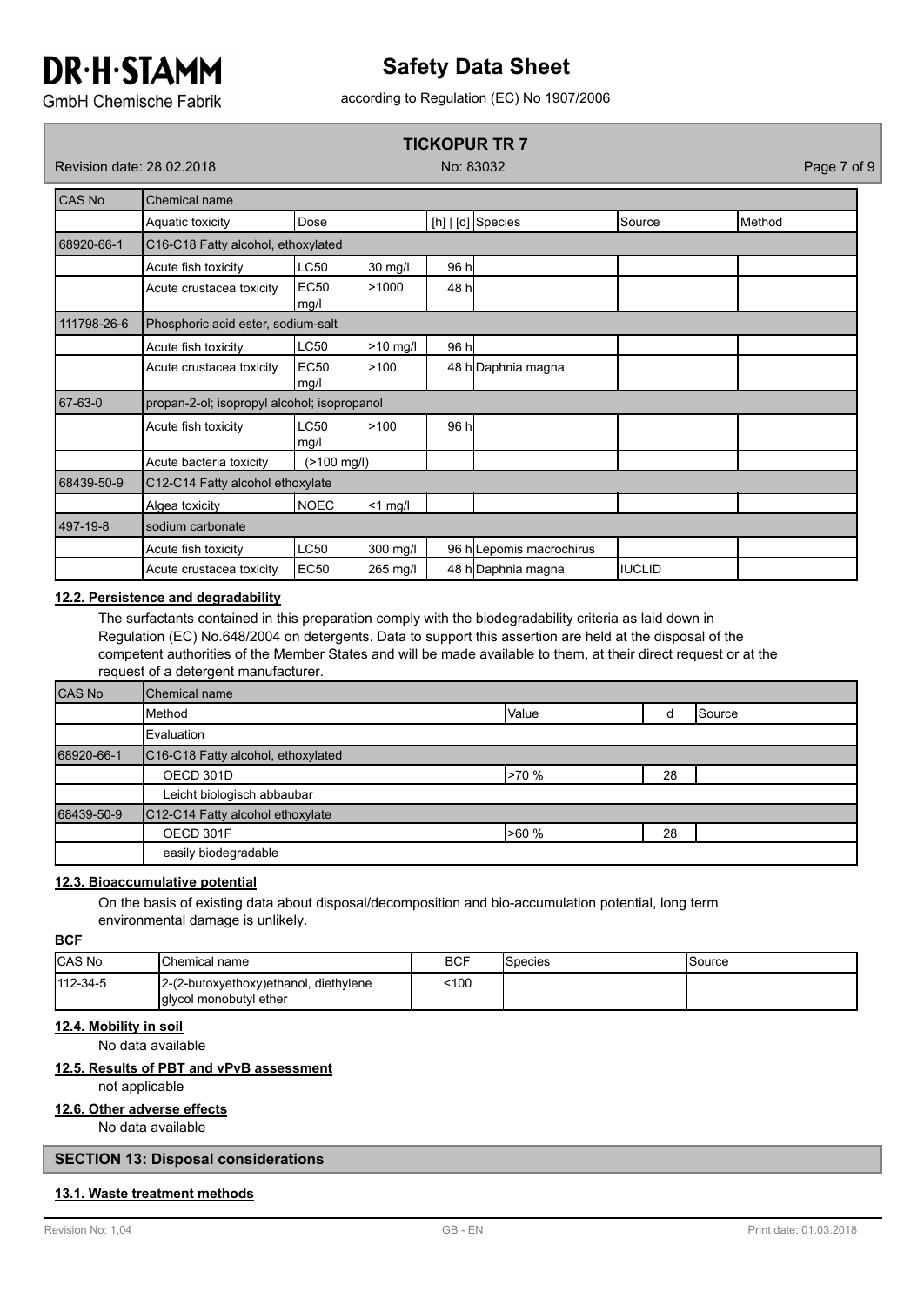### according to Regulation (EC) No 1907/2006 **Safety Data Sheet**

**GmbH Chemische Fabrik** 

### **TICKOPUR TR 7**

Revision date: 28.02.2018 No: 83032 Page 8 of 9

#### **Advice on disposal**

According to EAKV, allocation of waste identity numbers/waste descriptions must be carried out in a specific way for every industry and process.

#### **Waste disposal number of waste from residues/unused products**

200129 MUNICIPAL WASTES (HOUSEHOLD WASTE AND SIMILAR COMMERCIAL, INDUSTRIAL AND INSTITUTIONAL WASTES) INCLUDING SEPARATELY COLLECTED FRACTIONS; separately collected fractions (except 15 01); detergents containing hazardous substances; hazardous waste

#### **Waste disposal number of used product**

MUNICIPAL WASTES (HOUSEHOLD WASTE AND SIMILAR COMMERCIAL, INDUSTRIAL AND INSTITUTIONAL WASTES) INCLUDING SEPARATELY COLLECTED FRACTIONS; separately collected fractions (except 15 01); detergents containing hazardous substances; hazardous waste 200129

#### **Contaminated packaging**

Completely emptied packings can be re-cycled.

#### **SECTION 14: Transport information**

#### **Other applicable information**

Not a hazardous material with respect to transportation regulations.

#### **SECTION 15: Regulatory information**

#### **15.1. Safety, health and environmental regulations/legislation specific for the substance or mixture**

#### **EU regulatory information**

Restrictions on use (REACH, annex XVII):

Entry 55: 2-(2-butoxyethoxy)ethanol, diethylene glycol monobutyl ether

2004/42/EC (VOC): 6,2 % (65,1 g/l)

#### **National regulatory information**

Water contaminating class (D): 1 - slightly water contaminating

#### **15.2. Chemical safety assessment**

Chemical safety assessments for substances in this mixture were not carried out.

#### **SECTION 16: Other information**

#### **Changes**

Data changed from previous versions: 2.1., 3.2., 8.1., 9.1., 11.1., 12.1., 12.2., 13.1., 15.1., 16.

#### **Classification for mixtures and used evaluation method according to Regulation (EC) No. 1272/2008 [CLP]**

| Classifica<br>atio.         | cedure<br>mor<br>auor<br>sıtı |
|-----------------------------|-------------------------------|
| Eye<br>H31c<br>)am<br>טו שו | ∶al∩<br>iethoc<br>ша          |
|                             |                               |

#### **Relevant H and EUH statements (number and full text)**

| H <sub>225</sub> | Highly flammable liquid and vapour.                |
|------------------|----------------------------------------------------|
| H302             | Harmful if swallowed.                              |
| H315             | Causes skin irritation.                            |
| H318             | Causes serious eye damage.                         |
| H319             | Causes serious eve irritation.                     |
| H336             | May cause drowsiness or dizziness.                 |
| H412             | Harmful to aguatic life with long lasting effects. |

#### **Further Information**

Training instructions: Notice the directions for use on the label.

The information is based on present level of our knowledge. It does not, however, give assurances of product properties and establishes no contract legal rights.